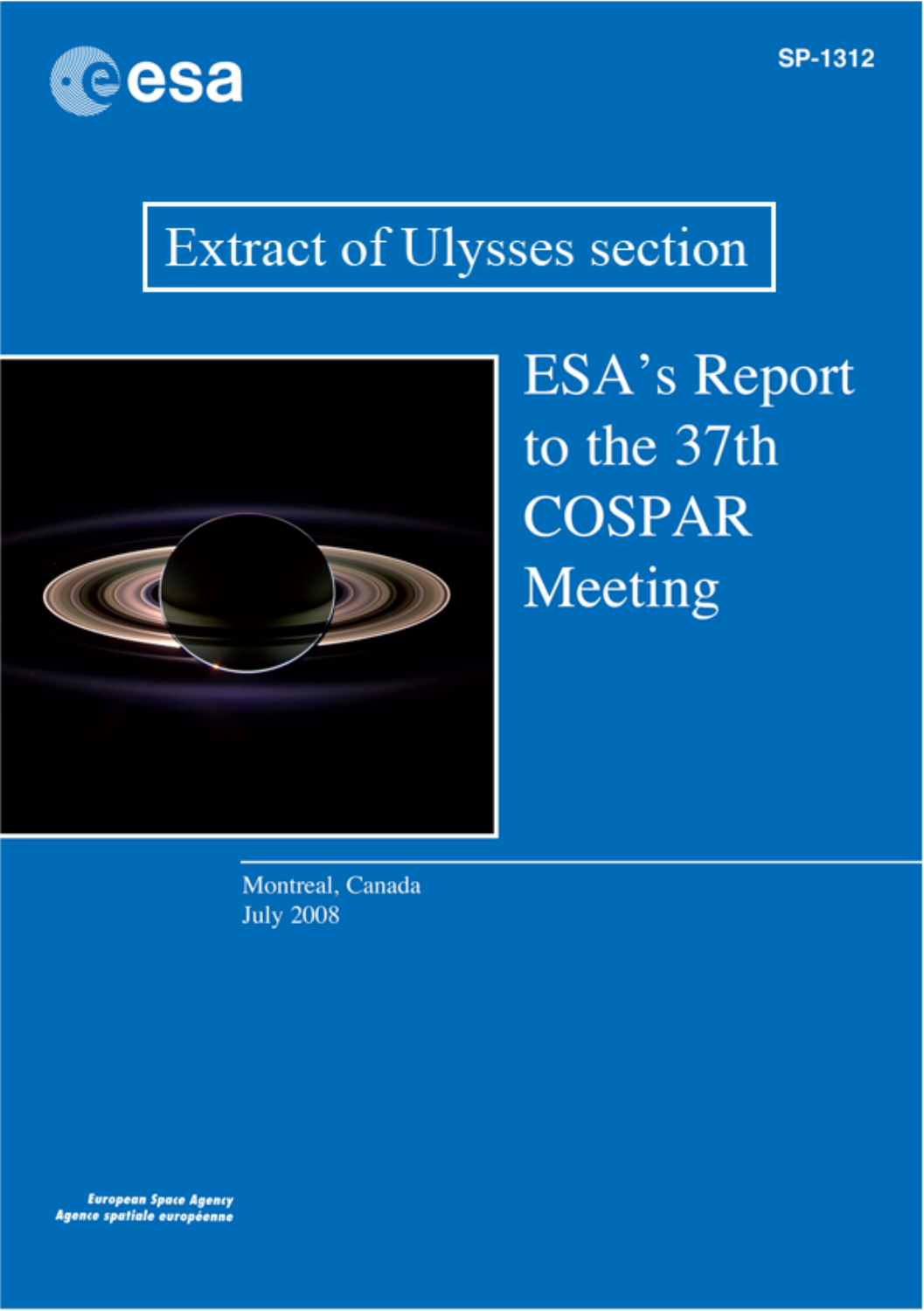## **2.2 Ulysses**

Ulysses is an exploratory mission being carried out jointly by ESA and NASA. Its primary objective is to characterise the uncharted high-latitude regions of the heliosphere within 5 AU of the Sun, under a wide range of solar activity conditions. Ulysses has, for the first time, permitted *in situ* measurements to be made away from the plane of the ecliptic and over the poles of the Sun. Its unique trajectory (Fig. 2.2.1) has taken the spacecraft into the unexplored third dimension of the heliosphere.

The ESA contribution to the Ulysses programme consists of the provision and operation of the spacecraft and about half of the experiments. NASA provided the launch aboard Space Shuttle Discovery (together with the upper stage) and the spacecraft power generator, and is responsible for the remaining experiments. NASA also supports the mission using its Deep Space Network (DSN).

The broad range of phenomena being studied by Ulysses includes the solar wind, the heliospheric magnetic field, solar radio bursts and plasma waves, solar and interplanetary energetic particles, galactic cosmic rays, interstellar neutral gas, cosmic dust and gamma-ray bursts. A summary of the nine sets of instruments is presented in Table 2.2.1.

While the main focus of the mission is clearly the heliosphere and its variations in time and space, the investigations cover a wider range of scientific interests. Examples include studies related to Jupiter's magnetosphere (both *in situ* and via remote sensing), and radio-science investigations into the structure of the corona and a search for gravitational waves using the spacecraft and ground telecommunication systems. A major theme for Ulysses is the nature of the Local Interstellar Medium and its interface with the heliosphere; the mission continues to provide important contributions to our knowledge in this area, and to topics of a broad astrophysical nature.

In addition to the science teams selected at the start of the project, the group of scientists directly associated with the mission comprises nine European Guest Investigator (GI) teams and the European Interdisciplinary Investigators who were selected together with the hardware teams.



#### **Introduction**

**Figure 2.2.1. The Ulysses orbit viewed from 15 degrees above the ecliptic plane. Dots mark the start of each year.**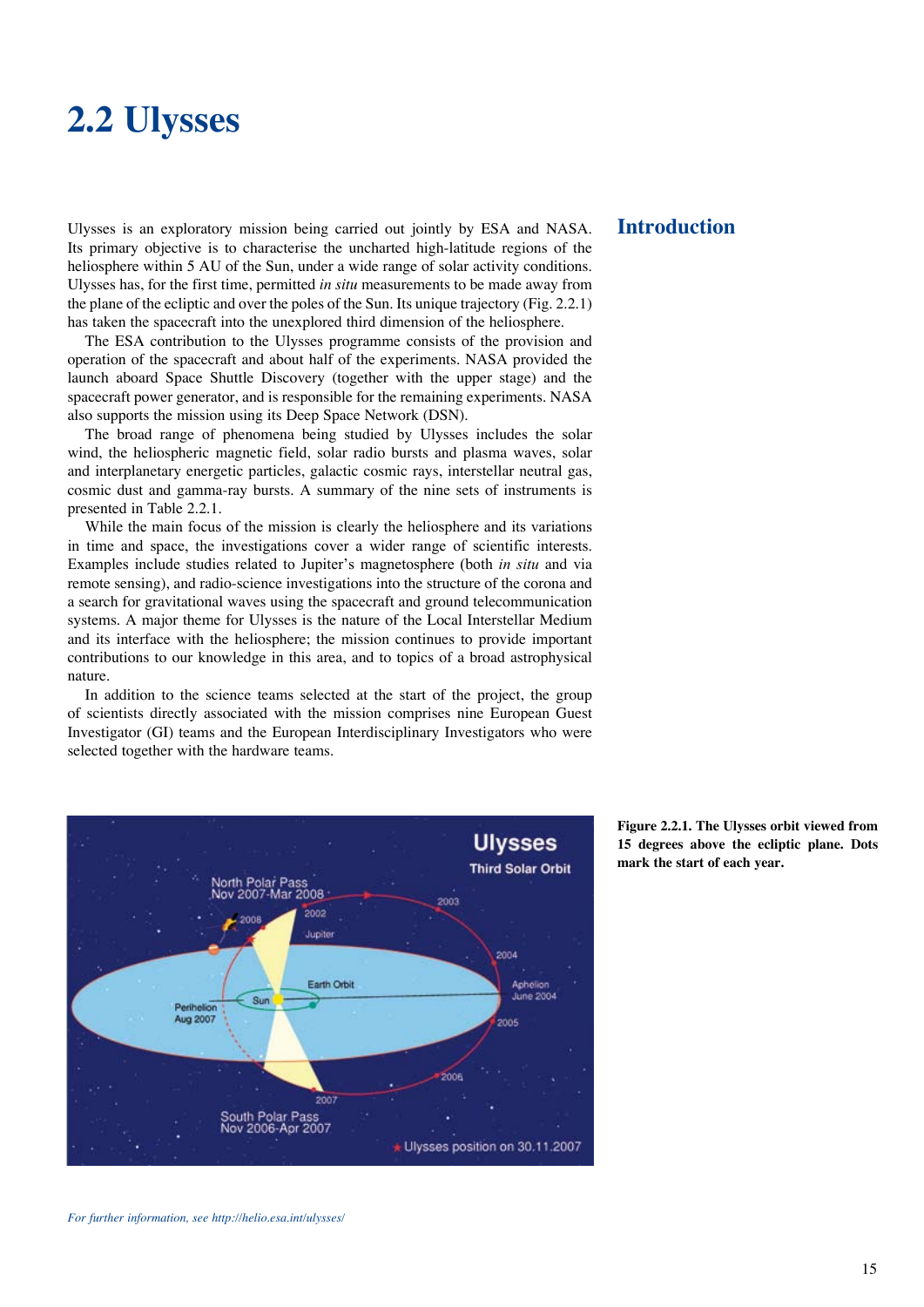| Table 2.2.1. The Ulysses scientific payload. |  |  |  |  |
|----------------------------------------------|--|--|--|--|
|----------------------------------------------|--|--|--|--|

| Expt.<br>Code | Investigation                                       | Scientific<br>Acronym | Principal<br>Investigator                                                | <b>Collaborating Institutes</b>                                                                                                                                                                                                                      |
|---------------|-----------------------------------------------------|-----------------------|--------------------------------------------------------------------------|------------------------------------------------------------------------------------------------------------------------------------------------------------------------------------------------------------------------------------------------------|
| <b>HED</b>    | Magnetic field                                      | VHM/FGM               | A. Balogh,<br>Imperial College London (UK)                               | JPL (USA)                                                                                                                                                                                                                                            |
| <b>BAM</b>    | Solar wind plasma                                   | <b>SWOOPS</b>         | D.J. McComas;<br>Southwest Research<br>Institute (USA)                   | Los Alamos National Lab (USA);<br>Ames Research Centre (USA); JPL (USA);<br>HAO Boulder (USA): Univ of Boston (USA);<br>MSFC (USA); MPS Lindau (D)                                                                                                   |
| <b>GLG</b>    | Solar wind ion composition                          | <b>SWICS</b>          | J. Geiss, ISSI (CH);<br>G. Gloeckler, Univ of<br>Michigan (USA)          | Univ of New Hampshire (USA);<br>GSFC (USA); TU Braunschweig (D);<br>MPS Lindau (D); Univ of Maryland (USA)                                                                                                                                           |
| <b>STO</b>    | Unified radio<br>and plasma waves                   | <b>URAP</b>           | R.J. MacDowall,<br><b>GSFC</b> (USA)                                     | Obs de Paris Meudon (F); Univ of<br>Minnesota (USA); CETP Velizy (F)                                                                                                                                                                                 |
| <b>KEP</b>    | Energetic particles and<br>interstellar neutral gas | EPAC/GAS              | N. Krupp,<br>MPS Lindau (D)                                              | Imperial College (UK); Swedish Inst Space<br>Physics Kiruna & Umeå (S); Aerospace<br>Corp (USA); Univ of Bonn (D); MPE<br>Garching (D); Polish Acad Sciences (P)                                                                                     |
| <b>LAN</b>    | Low-energy ions and electrons                       | <b>HI-SCALE</b>       | L.J. Lanzerotti,<br>NJIT (USA)                                           | APL Laurel (USA); UC Berkeley (USA);<br>Univ of Kansas (USA); Obs de Paris<br>Meudon (F): Univ of Thrace (Gr);<br>Univ of Birmingham (UK)                                                                                                            |
| <b>SIM</b>    | Cosmic rays and solar particles                     | <b>COSPIN</b>         | R.B. McKibben,<br>Univ of New Hampshire<br>(USA)                         | Imperial College (UK); ESA Research &<br>Scientific Support Dept (NL);<br>NRC Ottawa (Can); Univ of Kiel (D);<br>CEN Saclay (F); Danish Space Research<br>Inst (DK); NCR Milan (I); MPK<br>Heidelberg (D); Univ of Maryland (USA);<br>MPS Lindau (D) |
| <b>HUS</b>    | Solar X-ray and<br>cosmic gamma-ray bursts          | <b>GRB</b>            | K. Hurley,<br>UC Berkeley (USA)<br>M. Sommer (retired),<br>Samerberg (D) | CESR Toulouse (F); SRON Utrecht (NL);<br>Obs de Paris Meudon (F); GSFC (USA)                                                                                                                                                                         |
| <b>GRU</b>    | Cosmic dust                                         | <b>DUST</b>           | H. Krüger,<br>MPS Lindau (D)                                             | Univ of Canterbury (UK); ESA RSSD<br>(NL); MPE Garching (D);<br>JSC (USA); Univ of Florida (USA);<br>MPK Heidelberg (D)                                                                                                                              |

The spacecraft was launched by the Space Shuttle on 6 October 1990, using a combined IUS/PAM-S upper-stage to inject it into a direct Earth/Jupiter transfer orbit. A gravity-assist manoeuvre at Jupiter in February 1992 placed Ulysses in its final Sun-centred out-of-ecliptic orbit (Fig. 2.2.1), which has a perihelion distance of 1.3 AU and an aphelion of 5.4 AU. The orbital period is 6.2 years. Key mission milestones, including details of the polar passes (defined to be the parts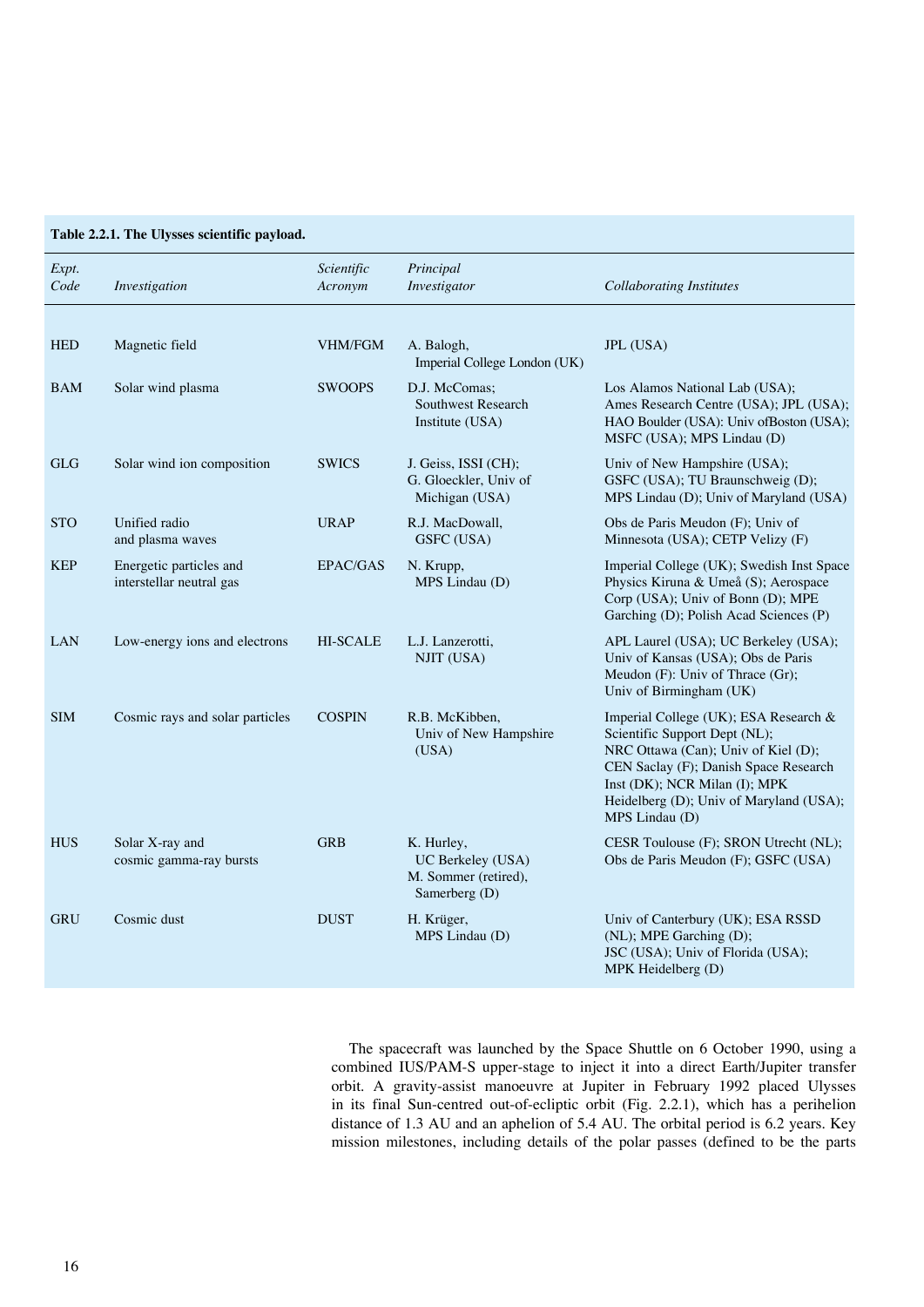**Table 2.2.2. Key dates in the Ulysses mission.**

| Date<br>4th Polar Pass (north)                                  |
|-----------------------------------------------------------------|
|                                                                 |
|                                                                 |
|                                                                 |
| 2001 08 31                                                      |
| 2001 10 13<br>maximum latitude $(80.2^{\circ}, 2.0 \text{ AU})$ |
| 2001 12 12                                                      |
| 2004 02 04<br>Jupiter approach (0.8 AU)                         |
| 2004 06 30                                                      |
| 5th Polar Pass (south)                                          |
| 2006 11 17                                                      |
| 2007 02:07<br>maximum latitude                                  |
| 2007 04 03                                                      |
| 2007 08 18<br>3rd Perihelion                                    |
| 6th Polar Pass (north)                                          |
| 2007 11 30                                                      |
| 2008 01 11<br>maximum latitude                                  |
| 2008 03 15                                                      |
|                                                                 |
|                                                                 |
|                                                                 |
|                                                                 |

of the trajectory when the spacecraft is above 70º heliographic latitude in either hemisphere), are presented in Table 2.2.2.

As can be seen from Table 2.2.2, the period covered by this report included the mission's third set of polar passes and the associated rapid transit from south to north through perihelion. Although clearly of high scientific interest, this part of the orbit is operationally challenging because of the appearance of a dynamic disturbance to the spacecraft once the axial boom moves out of the shadow of the spacecraft body. Asymmetric heating of the boom as Ulysses spins induces a nutation-like motion that, if unchecked, could severely degrade the downlink via the High Gain Antenna. Nutation typically lasts for ~12 months, and the current 'season' started as predicted in February 2007. Fortunately, procedures to control the disturbance that were developed during previous nutation episodes have once again been effective, and there has been little impact on the scientific measurements.

In addition to controlling nutation, management of the onboard thermal environment and the power provided by the radioisotope thermoelectric generator have been the main operational challenges for most of the period. The fact that the spacecraft was (relatively) close to the Sun during the pole-to-pole transit, however, has had a positive effect, since it was possible to switch off one of the main platform heaters for a number of months, thereby freeing up power for the payload. As a consequence, it has been possible to operate the full payload for much of 2007 without the need for power sharing.

In November 2007, the SPC agreed to extend the mission until March 2009. This fourth extension will enable the spacecraft to continue acquiring unique high-latitude data as part of the international network of spacecraft that includes SOHO and

#### **Mission status**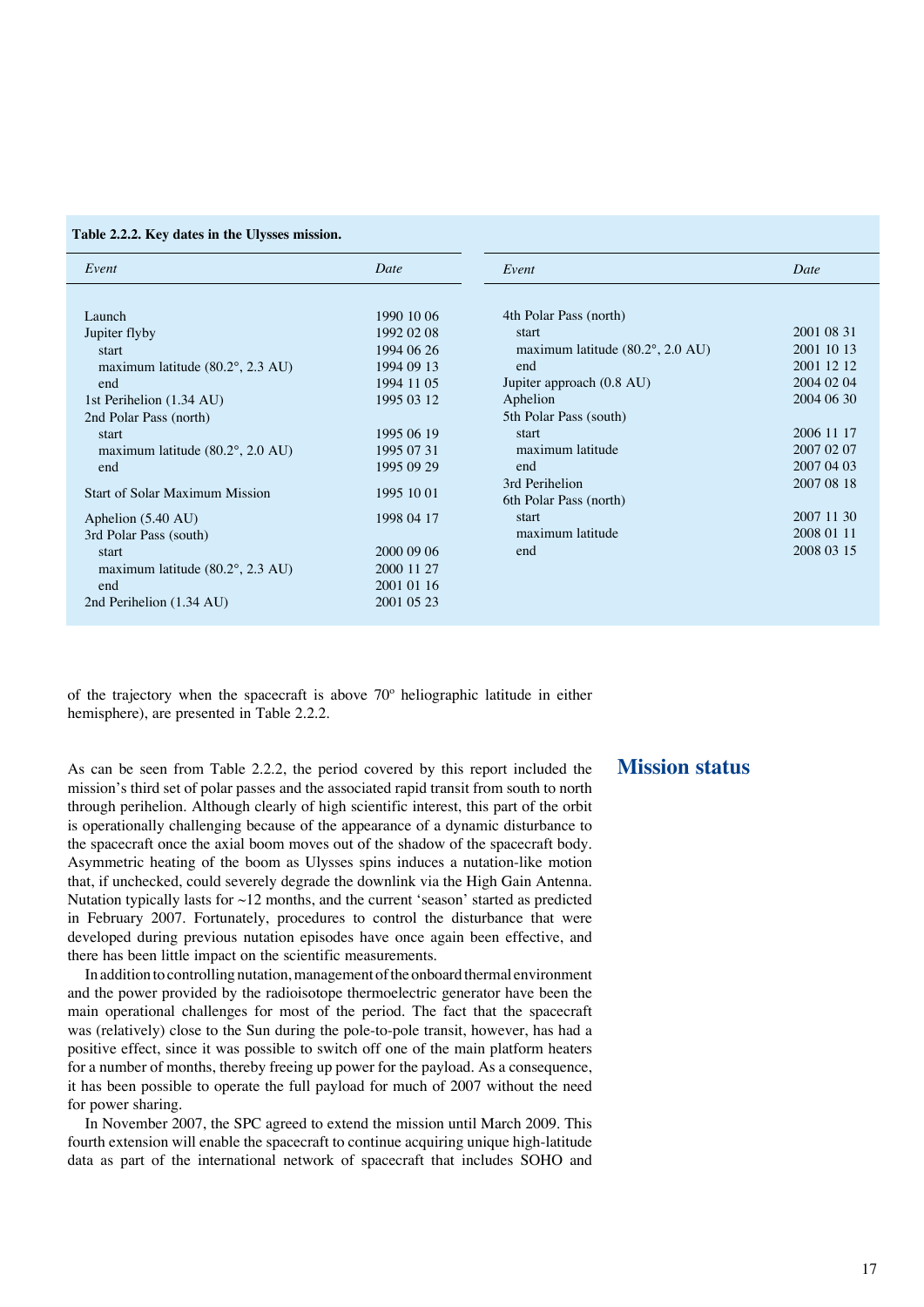

**Figure 2.2.2. Comet C/2006 P1 McNaught.**

NASA's twin STEREO probes. On 15 January 2008, however, one day after reaching the maximum northern latitude, communication with the spacecraft via the onboard X-band transmitter was lost at the start of a routine test to prepare for the next phase of the mission. As a result, the Spacecraft Operations Team declared a spacecraft emergency in order to obtain additional ground station coverage from NASA's Deep Space Network. The team was then able to send the commands needed to switch to the S-band transmitter, and establish stable communications, albeit at a low bit rate. Subsequently, the bit rate was increased to 1024 bps using a 70m DSN station and the data recorded onboard the spacecraft during the anomaly could be played back. At the time of writing, the spacecraft is in a very stable configuration and there are no power or thermal concerns. Analysis of the anomaly is ongoing.

#### **Scientific highlights**

As noted above, from a science perspective the period covered by this report was dominated by the return to high latitudes that included the third south and north polar cap passages and the associated rapid transit from the southern to the northern hemisphere. In mid-2006, Ulysses once again became fully immersed in the fast solar wind from the coronal hole that covers the Sun's southern polar cap around solar minimum. In contrast to the first polar pass, however, the spacecraft had to climb to almost 50ºS, before leaving the slower, more variable wind behind. In mid-1993, the transition occurred nearer to 35ºS. The difference can be explained by the fact that the Sun's magnetic equator was still more highly inclined with respect to the rotational equator in 2006, even though the solar activity cycle was closer to its minimum compared with the previous occasion. (At solar minimum, the Sun's rotational and magnetic axes are most closely aligned.)

The Ulysses mission to date has observed the solar magnetic cycle for  $\sim$ 17 out of the  $\sim$ 22 years required for a full cycle. The picture that has emerged is one of remarkable simplicity: the magnetic field in the heliosphere appears to be organised into two regions of opposite polarity separated by a single current sheet, which appears to persist throughout the solar cycle. In past solar cycles, the average strength of the solar magnetic field that opens into the heliosphere has appeared to be relatively constant, particularly when comparing the field in successive solar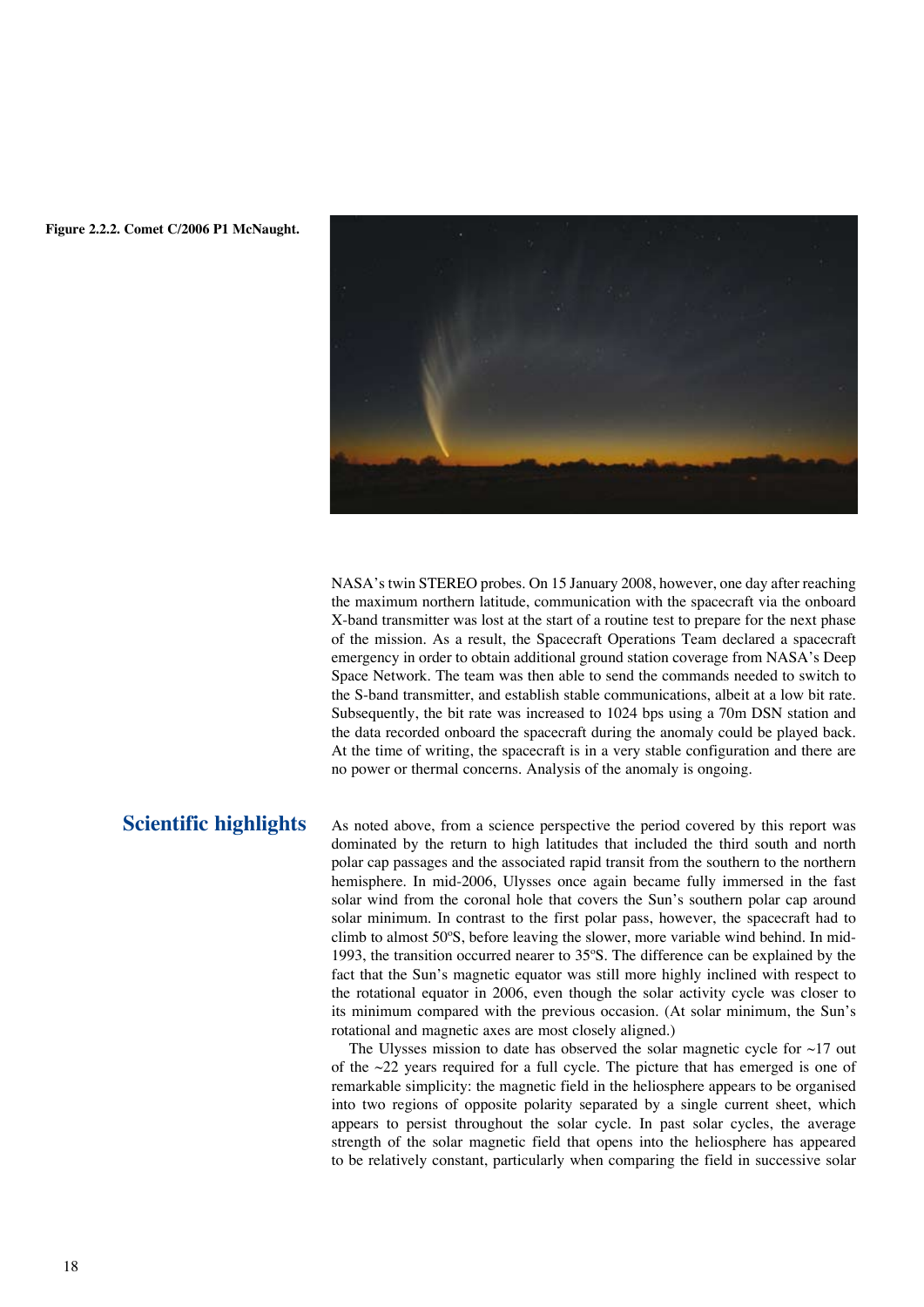minima, and it increases only by a factor of  $\sim$ 2 at solar maximum. The current sheet becomes tilted relative to the solar equator as the solar cycle progresses and ultimately rotates over, thereby accomplishing the reversal in polarity of the dipolar field of the Sun through a rotation in latitude rather than by polar field annihilation as in earlier models. Something new is happening, however. The magnetic field of the Sun today is not behaving as it did in previous solar cycles. At the time of writing this report, the polar field strength is only about half what it has been in previous cycles, despite the fact that we are now at solar minimum. Whether it will evolve further or remain at these lower levels remains to be seen, as do the implications for the next solar maximum. Similarly, the magnetic field in the heliosphere appears lower in this solar minimum compared with the previous one, despite the fact that in all previous solar minimum, during periods when good space observation has been available, the solar minimum field returned to the same, higher value.

A Ulysses result that has provided a new insight into particle acceleration processes is the identification of a population of energetic ions that have a unique character and are ubiquitously present in the solar wind. These ions, in the so-called 'suprathermal' energy range (having speeds above a few times that of the solar wind), are found to have an energy spectrum that obeys a single, well-defined, power law with exponent –1.5. The fact that these ion populations are always present and are not associated with shock waves (a common source of energy gain) has led to a number of theories regarding their origin. Most recently, members of the Ulysses Solar Wind Ion Composition Spectrometer (SWICS) experiment team have proposed that the observed properties can best be accounted for if the ions undergo random acceleration at compressions in the turbulent solar wind. They have shown that this process would generate the observed energy spectrum quite naturally, and that it should operate throughout the heliosphere. Interestingly enough, the same spectral shape has been found in ion data acquired recently by the Voyager 1 spacecraft that crossed the solar wind termination shock in December 2004 and is now traversing the outer boundary of the heliosphere in very different conditions from those at Ulysses. This is a clear demonstration of how universal this process is. Depending on the scale size of the turbulence involved, ions can be accelerated up to energies of at least several MeV per nucleon. Once again, observations from Ulysses have led to a re-evaluation of fundamental ideas concerning basic phenomena in the heliosphere, in this case the acceleration of charged particles and the relative importance of shocks in this process.

On 3 February 2007, the Ulysses spacecraft was almost radially aligned with Comet C/2006 P1 McNaught, the brightest comet observed from Earth in the last 40 years (Fig. 2.2.2). At the time, the Ulysses spacecraft was  $\sim$  2.4 AU from the Sun at 79 $\degree$  south heliographic latitude and the comet was  $\sim$ 0.7 AU from the Sun. For a period of 4.5 days from 5 to 9 February, Ulysses was immersed in the tail region of this spectacular comet. The region of disturbance in the solar wind produced by the comet (Fig. 2.2.3) was nearly 10 million km wide at the distance of Ulysses. During the encounter, the speed of the solar wind dropped from  $\sim$ 750 km/s to a minimum of 360 km/s and the proton density dropped by more than two orders of magnitude. Simultaneously, very large fluxes of molecular and singly- and doubly-charged atomic ions of cometary origin were detected (Fig. 2.2.4). The slowing, depletion and heating of the solar wind was a result of charge exchange with neutral atoms and molecules from the comet, and with the pickup up by the solar wind of the newlyborn cometary ions. Although no shocks were observed during the encounter, the magnetic field strength was slightly enhanced in broad regions at the leading and trailing edges of the comet's tail. The field was generally weaker inside the tail than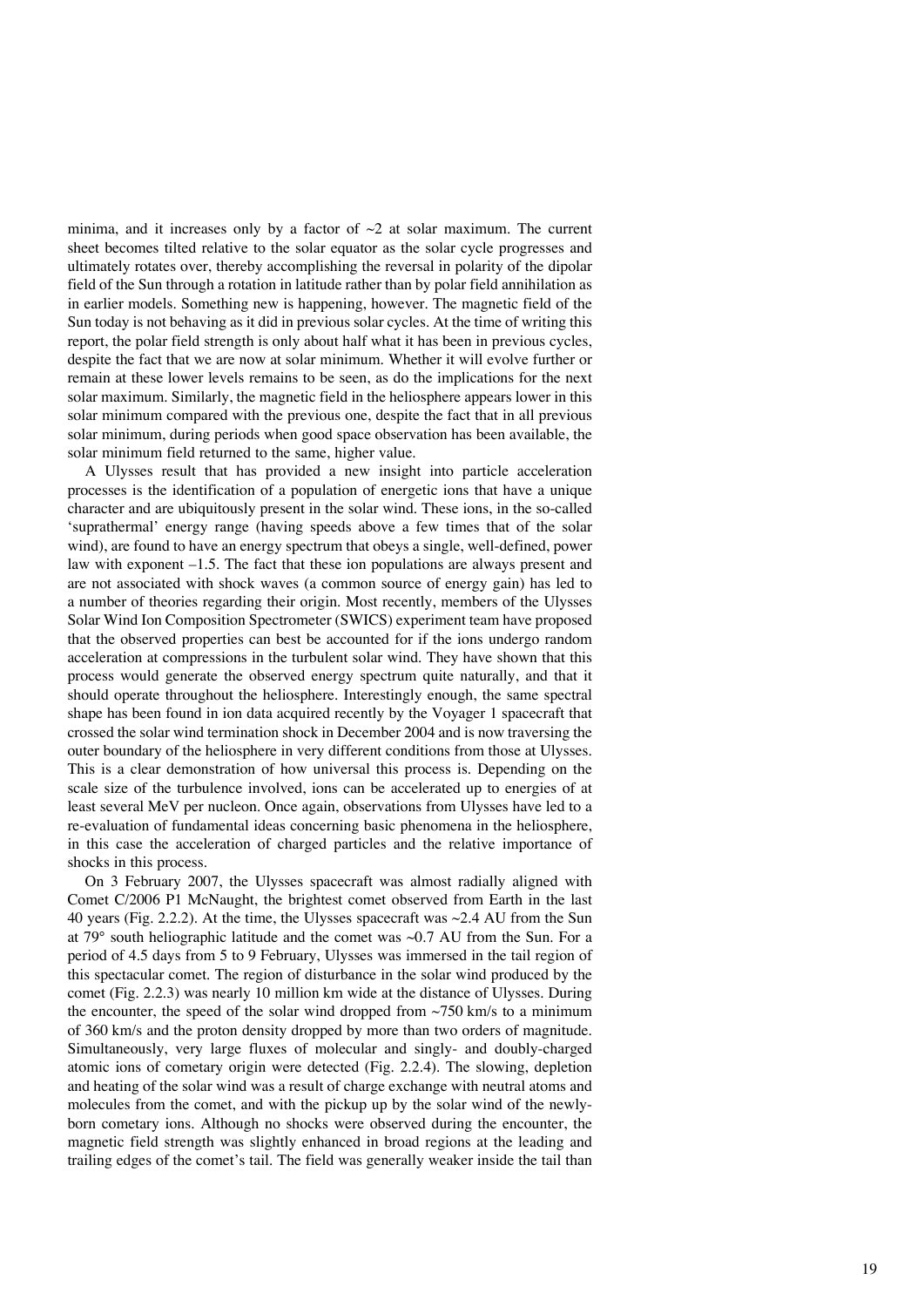**Figure 2.2.3. Top: Energy/charge spectrogramme of ions observed by the Ulysses/ SWOOPS instrument during the tail crossing of comet McNaught. Middle: Mass/ charge spectrogramme of ions observed by the Ulysses/SWICS instrument. Bottom: Fluxes of energetic particles in the three lowest energy channels of the Ulysses/ HISCALE instrument.**



in the unobstructed solar wind and pointed nearly radially inward during much of the encounter, opposite to its normal outward direction in the southern polar hemisphere at this phase of the present solar cycle. There were, however, shorter periods when the field pointed nearly radially outward, indicating the filamentary structure of the comet tail. This is the third confirmed crossing of a comet tail during the mission (the others were comet Hyakutake in 1996 and comet McNaught-Hartley in 2000).

The study of cosmic ray modulation has continued to produce surprises, most recently that the measurements of the cosmic ray latitude gradient during Ulysses' rapid pole-to-pole transit in this solar minimum seem to show no significant gradient. Modulation models that include particle drift motions predicted a positive latitude gradient for the previous minimum in 1994–95, which was indeed observed, and a negative gradient for this solar minimum, which, as of the most recent data in hand, was not. A possible explanation is that this solar minimum is anomalous, with the current sheet tilt remaining high and the solar dipole field being much weaker than in the last two minima, thus producing a less well organised and weaker global field in the heliosphere. This suggests that there may be more surprises as the level of solar activity picks up again from this weak solar minimum.

The discovery of interstellar dust flowing through the heliosphere is one of the major discoveries of the Ulysses mission. Measured from launch until 2004, the approach direction of the interstellar dust grains was coincident with the flow direction of the neutral interstellar helium. In 2005, however, the direction shifted by at least 30° away from the ecliptic plane. At the same time, the width of the distribution increased. Since the grains carry an electric charge, their flow can be affected by the heliospheric magnetic field. The change in flow characteristics occurred as the new polarity of the heliospheric magnetic field became clearly established, suggesting that the change in direction may be associated with reversal

**Figure 2.2.4. Mass/charge spectra measured by Ulysses/SWICS summed over the interval February 6-9 2007.**